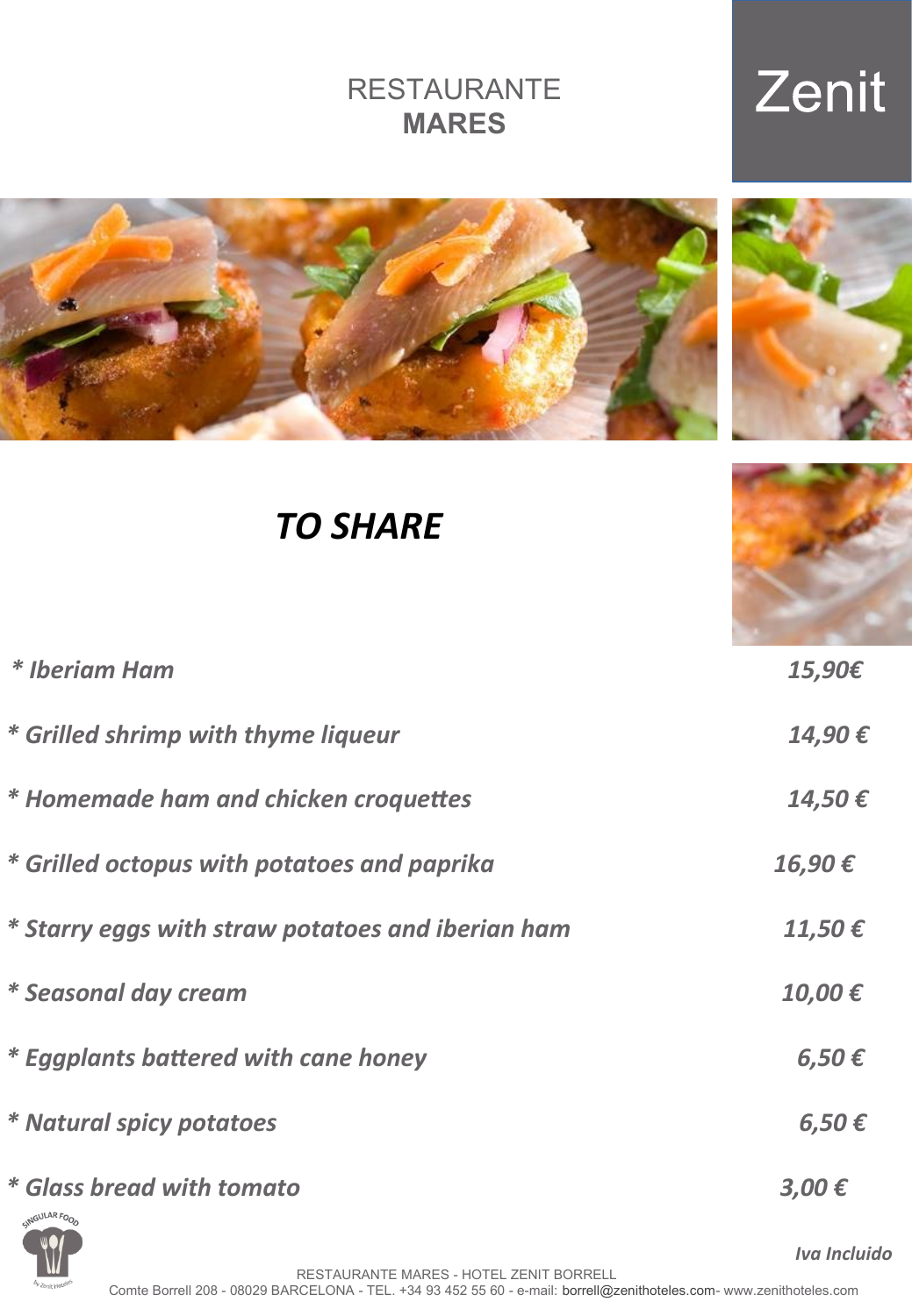RESTAURANTE MARES - HOTEL ZENIT BORRELL Comte Borrell 208 - 08029 BARCELONA - TEL. +34 93 452 55 60 - e-mail: borrell@zenithoteles.com- www.zenithoteles.com

#### RESTAURANTE **MARES**

### *OUR SALAD*

| * Mix of lettuce with grilled goat cheese, caramelized apple and honey dried fruit<br>vinaigrette | 12,50 $\epsilon$ |
|---------------------------------------------------------------------------------------------------|------------------|
| * Tomato and mozzarella carpaccio with bouquet of lettuce and<br><b>Genoese pesto sauce</b>       | 11,50€           |
| * Crispy chicken salad, croutons, parmesan cheese and our cesar sauce                             | $12,50 \in$      |
| * Watermelon salad strudel with mozzarella Iberian ham and<br><b>Genoese pesto sauce</b>          | 12,90€           |
| * Quinoa taboulé with tomato and avocado tartare with lemon vinaigrette and<br>peppermint         | $12,50 \in$      |
| anean salad with tuna                                                                             | 11,50 €          |







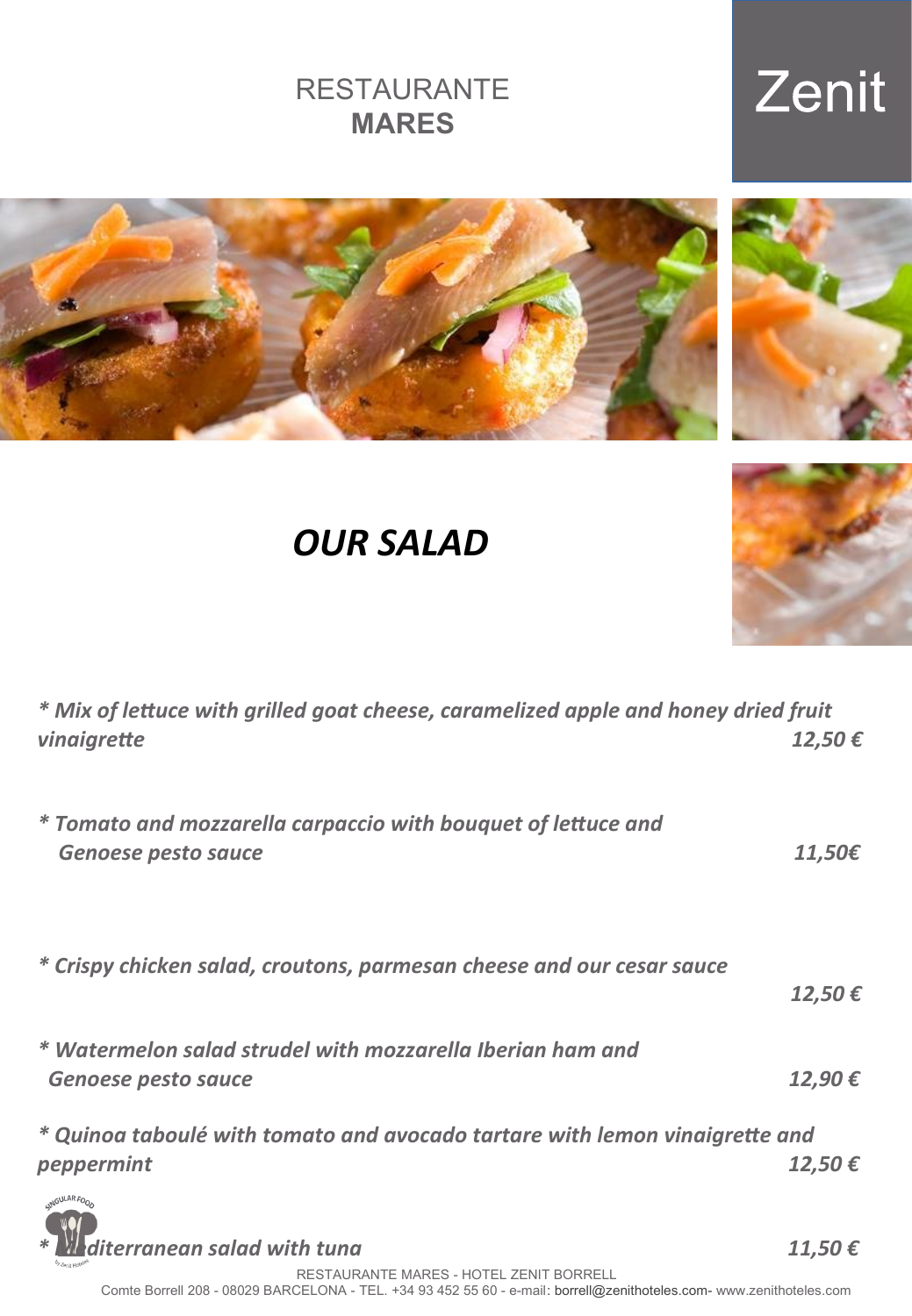*OUR MEAT*

*\* Beefsteak with vegetable gratin (300gr) 15,90 €* 

| * Duck confit with apples and red fruit sauce                                                     | 14,50 €          |
|---------------------------------------------------------------------------------------------------|------------------|
| * Teriyaki chicken skewer with wok rice                                                           | 13,50 $\epsilon$ |
| * Grilled lamb medallions with caliu potato                                                       | 14,90€           |
| * Iberian pork tenderloin with caramelized onion Pedro Ximenez                                    | 14,50€           |
| * Beef tenderloin with duck foie and oporto reduction                                             | 18,50€           |
| * Our homemade special sauces<br>(Gorgonzola, Allioli, Chimichurry, Oporto, Romesco and Barbecue) | $1,95 \in$       |

 *Iva Incluido*  Comte Borrell 208 - 08029 BARCELONA - TEL. +34 93 452 55 60 - e-mail: borrell@zenithoteles.com- www.zenithoteles.comRESTAURANTE MARES - HOTEL ZENIT BORRELL

#### RESTAURANTE **MARES**

# Zenit





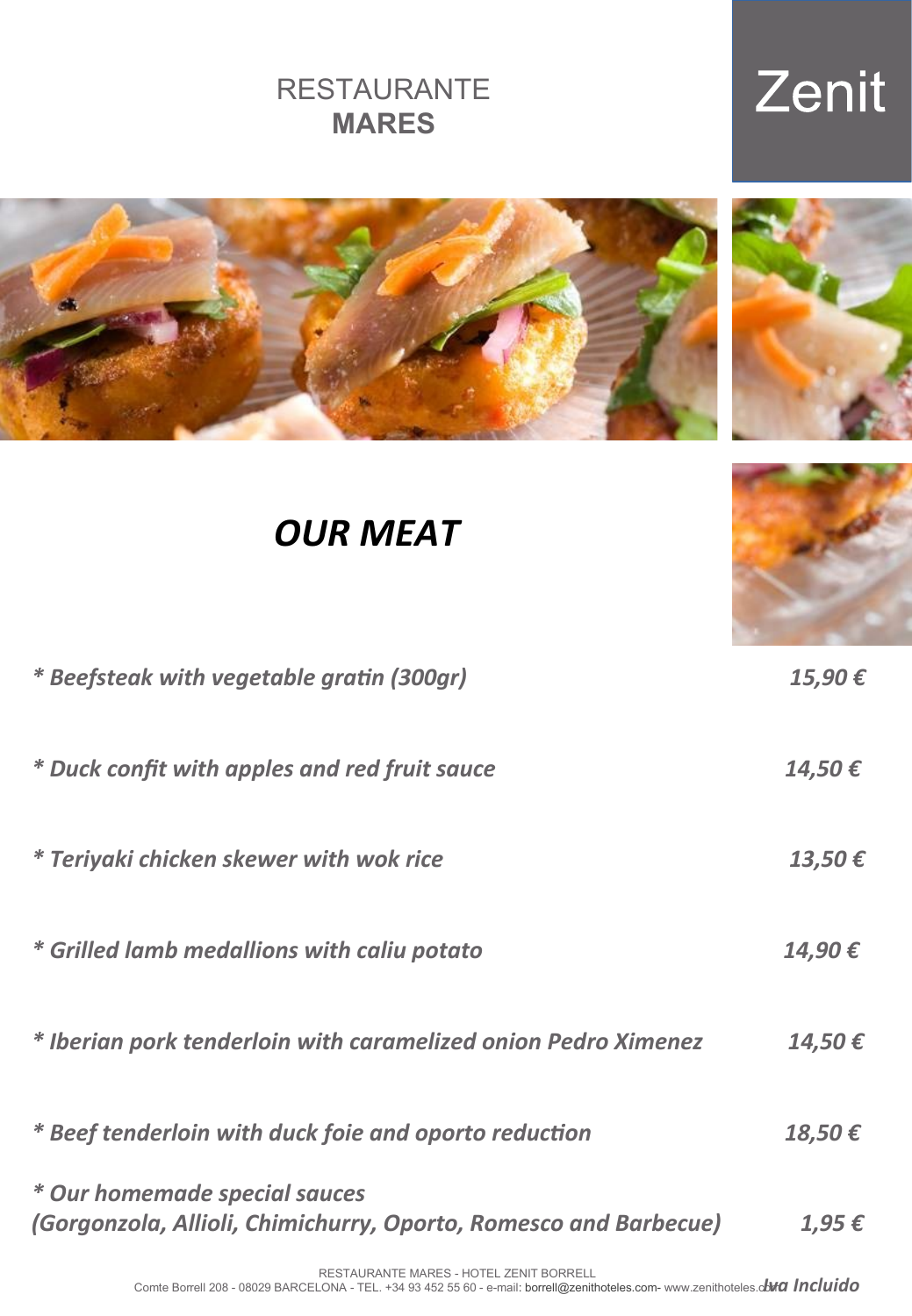RESTAURANTE MARES - HOTEL ZENIT BORRELL Comte Borrell 208 - 08029 BARCELONA - TEL. +34 93 452 55 60 - e-mail: borrell@zenithoteles.com- www.zenithoteles.com

| <b>RESTAURANTE</b> |  |
|--------------------|--|
| <b>MARES</b>       |  |

# Zenit



*OUR FISH*

| * Honey and mustard cod with Iberian ham flakes                          | 15,90€       |
|--------------------------------------------------------------------------|--------------|
| * Salmon supreme on cream of asparagus,<br>caramelized onion and sprouts | 15,90€       |
| * Sea bass fillet with wok vegetables                                    | 14,50€       |
| * Grilled seabream fillet with zucchini chips                            | 14,50€       |
| INGULAR FOOR                                                             | Iva Incluido |



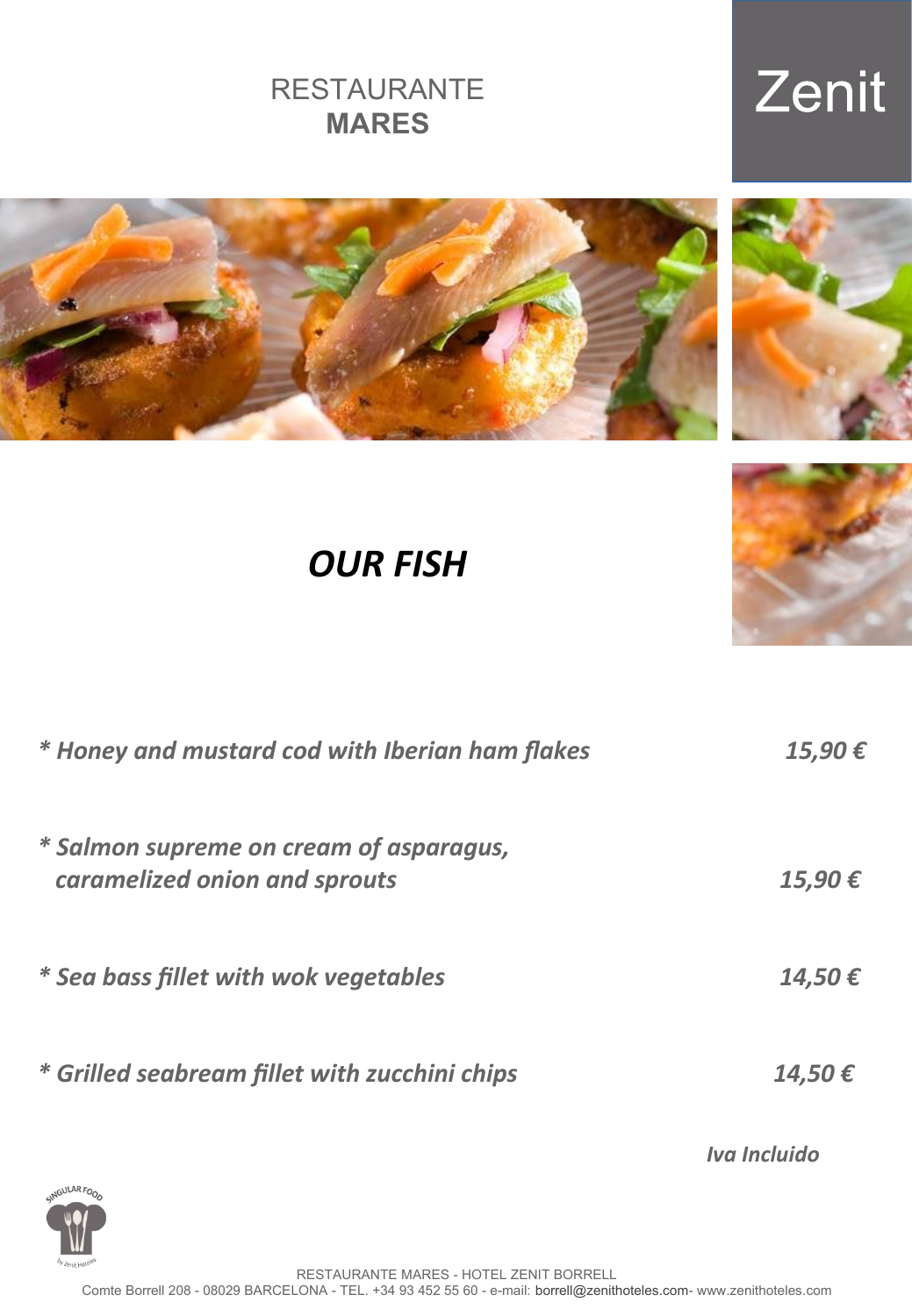| * Pasta of the day with carbonara sauce                  | 11,50 $\epsilon$    |
|----------------------------------------------------------|---------------------|
| * Fresh mozzarella ravioli with dried tomatoes red pesto | 12,90€              |
| * Chicken crêpe with white wine mushrooms                | 11,50 $\epsilon$    |
| * Foie and mushroom risotto with parmesan cheese         | 14,50€              |
| * Risotto with 4 cheeses                                 | 13,50€              |
|                                                          | <b>IVA INCLUIDO</b> |



### **MARES**

# RESTAURANTE





*PASTAS-CREPES-RISOTTOS*

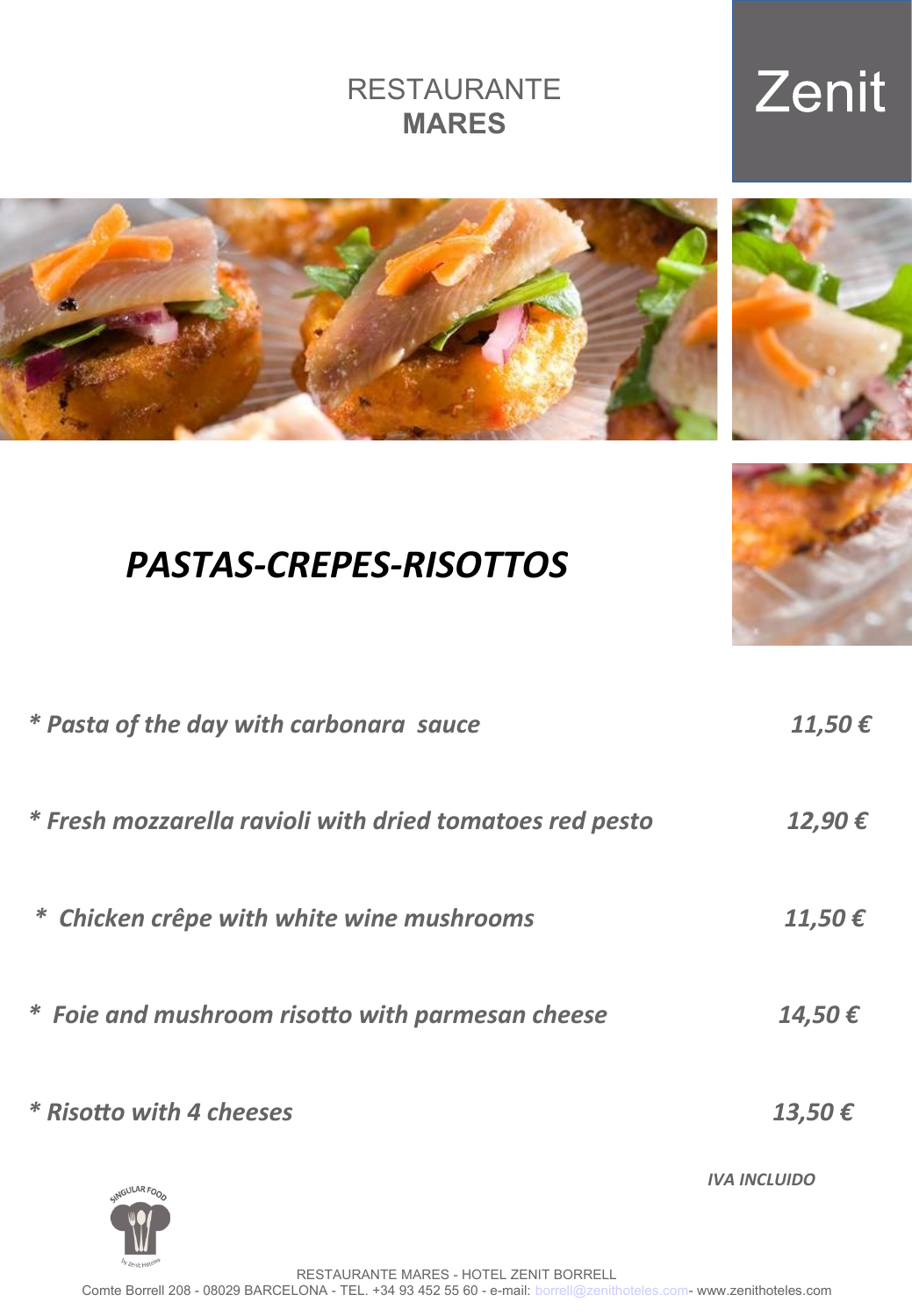by Zenit Hotele RESTAURANTE MARES - HOTEL ZENIT BORRELL Comte Borrell 208 - 08029 BARCELONA - TEL. +34 93 452 55 60 - e-mail: borrell@zenithoteles.com- www.zenithoteles.com

#### RESTAURANTE **MARES**

### Zenit





 *Freshly made and in individual casserole* 

| * Seafood paella                             | 14,90€       |
|----------------------------------------------|--------------|
| * Sea and mountain paella                    | 14,50€       |
| * Black rice with cuttlefish and pear alioli | 14,50€       |
| * Boiled lobster rice                        | 18,00€       |
| * Seasonal vegetable rice                    | 14,50€       |
| SINGULAR FOOD                                | Iva incluido |



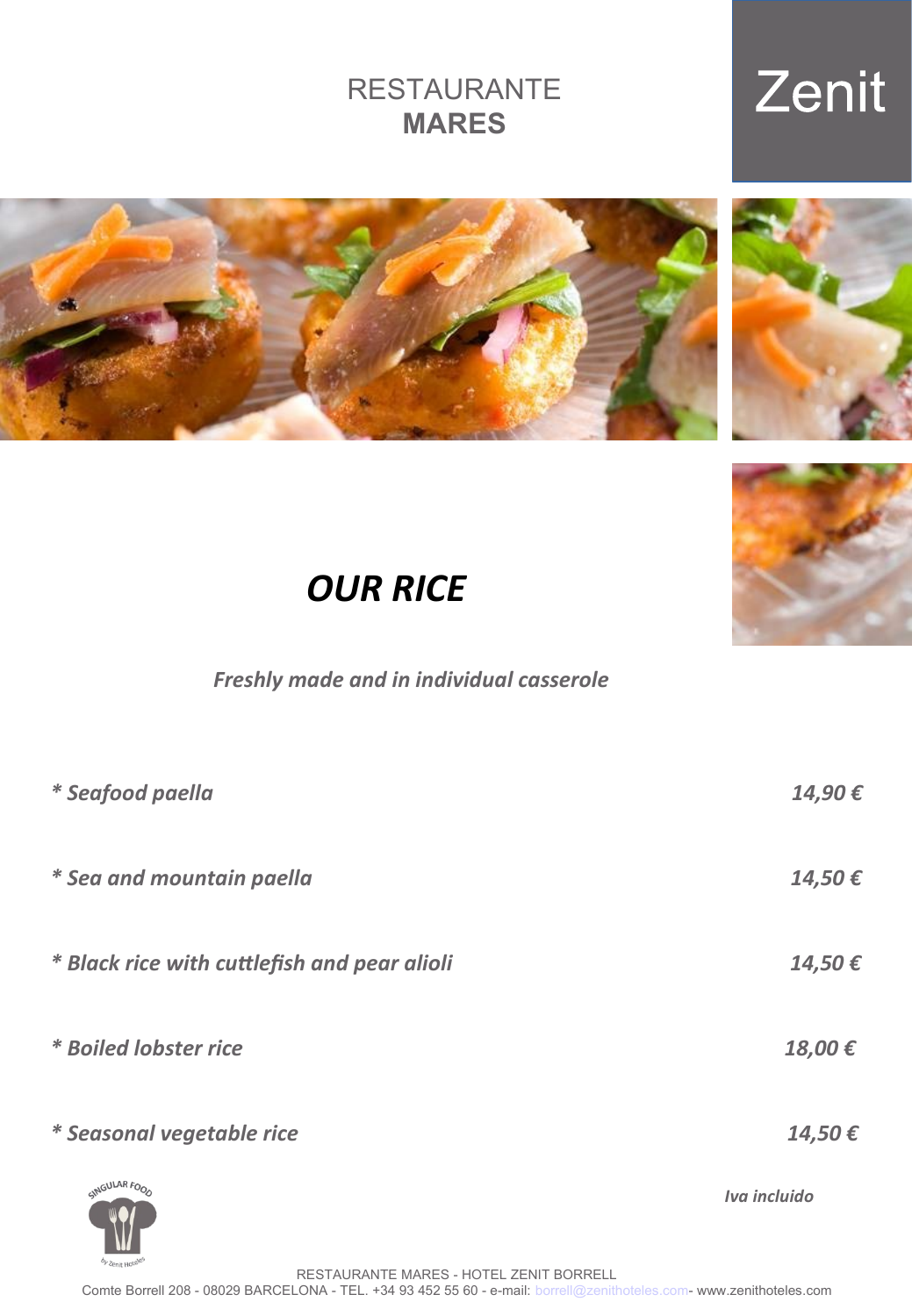#### RESTAURANTE **MARES**

# Zenit







### *OUR DESSERTS*

#### *Delicious homemade sweets*

| * Homemade cheesecake with red fruit coulis         | $5,00 \in$ |
|-----------------------------------------------------|------------|
| * Warm brownie with walnuts with vanilla ice cream  | $5,50 \in$ |
| * Natural season fruit fan                          | $5,00 \in$ |
| * Homemade chocolate coulant with vanilla ice cream | $5,50 \in$ |
| * Ice cream assortment                              | $5,00 \in$ |
| * Dessert of the day                                | 4,50€      |
|                                                     |            |



*Iva incluido*